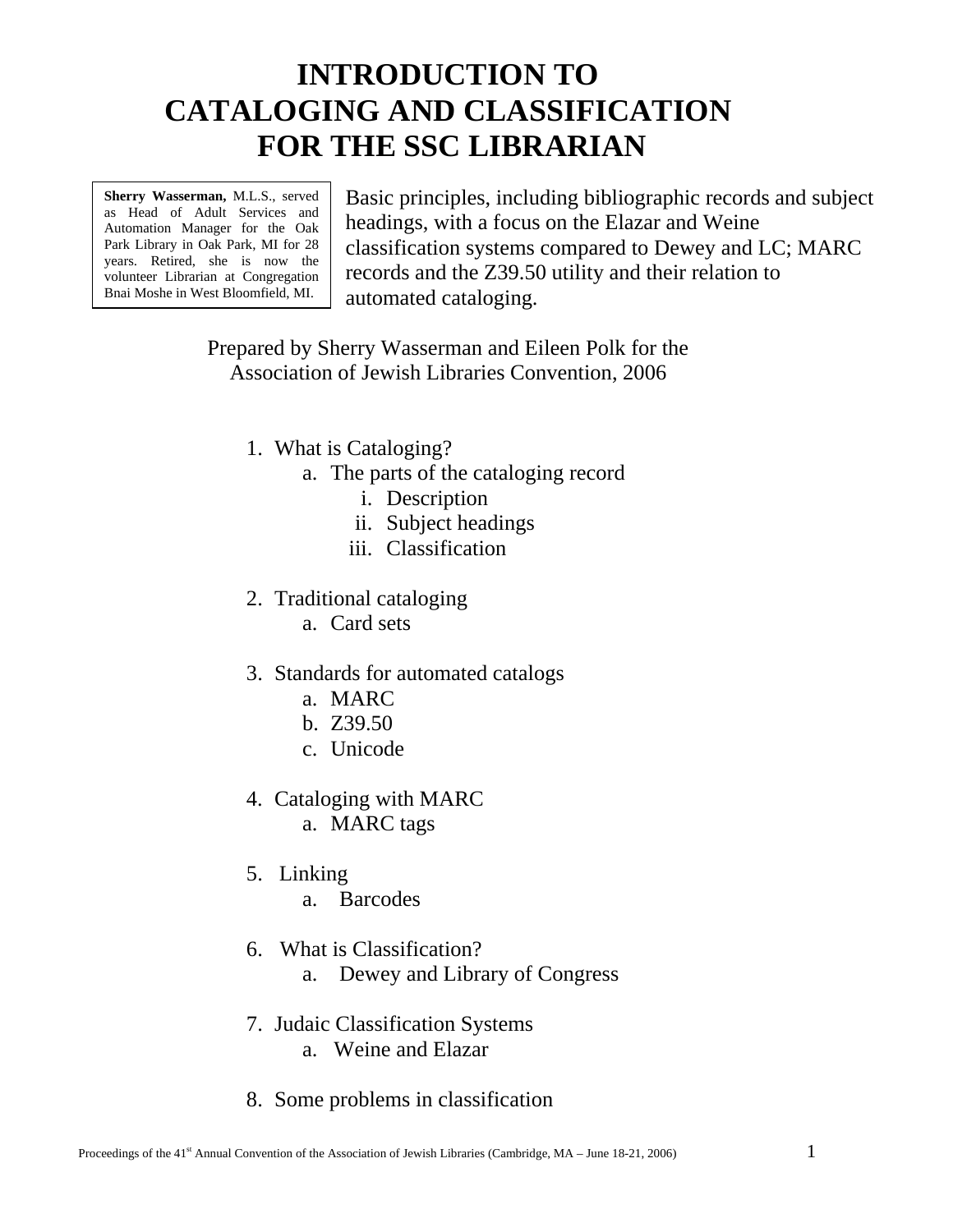## **INTRODUCTION TO CATALOGING AND CLASSIFICATION FOR THE SSC LIBRARIAN**:

 Basic principles , including bibliographic records and subject headings, with a focus on the Elazar and Weine classification systems compared to Dewey and LC; MARC records and the Z39.50 utility and their relation to automated cataloging.

During the next two hours I hope to give you all a basic introduction to the cataloging and classification of library materials. I will be speaking about the basic principles of cataloging and classification and also will address how automation has impacted and changed this traditional library activity. The rise of the automated catalog has totally changed the mechanics of the cataloging process. I'm going to start with cataloging because that is where automation has had such a big impact.

## **WHAT IS CATALOGING?**

Cataloging is the method used to create an index to your collection. It tells you what you have and where to find it. The catalog describes each title and attaches it to the classification shelf location assigned to it. If what you have now is just a "room full of books", the most important thing you have to do to turn it into a library is to catalog it. Every title in your library will have a record in the catalog. First, let me explain the catalog record itself, and by that I mean the information about each title that identifies it. In general every catalog record has three separate parts to it. They are:

- 1. **The Description** this consists of all the bibliographic information found on the title page and elsewhere on the item. It includes the author, title, publisher, date of publication, added personal entries such as a joint author, illustrator, translator, etc., descriptive information such as number of pages, illustrations, size of book etc., format information like, video or CD, and helpful notes relating to significant information such as contents notes or if the book has a bibliography included etc. This information, for any particular title, will be the same everywhere.
- 2. **The Subject Headings** these are terms used to identify the contents of the title. Subject headings need to be consistent and systematically assigned so that one search will bring up all the materials on any subject a patron is looking for. There are two major sources for subject headings, *The Library of Congress Subject Headings*, and *Sears List of Subject Headings*. To use either of these subject heading sources you have to look up the subject you want in the volume and find the absolutely correct wordage and the correct punctuation for the needed subject heading. Subject headings have parts, the main part, followed by any number of subdivisions to further define the subject. The main topic of the subject heading can be one word or a series of words; a series of words can utilize a comma or parenthesis. The subdivisions can be topical, geographical, chronological or by format. Sub-divisions are separated from the main part of the subject heading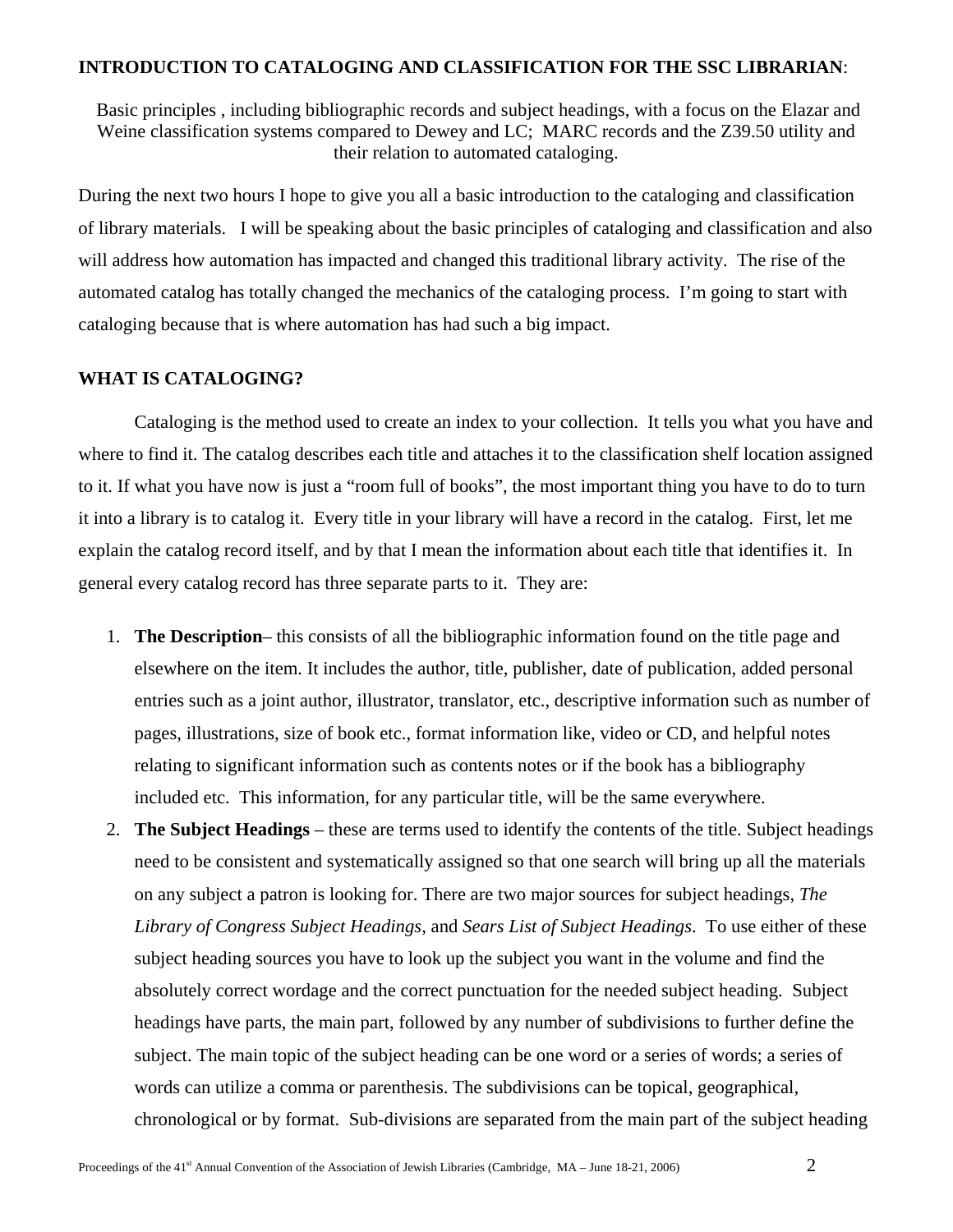by a hyphen and they also can be one word or a series. A correct subject heading must conform to the language and punctuation as it appears in the subject headings source. It is usually recommended that you use LC headings for Judaic libraries because Sears is too general. But LC is pretty academic and needs to be reviewed. You can make up your own additional subject headings if you want and if you think that it will help your patrons find material. But be careful, keep track of them and be consistent when using them. And if you do make up subject headings, it is better to use the accepted standard headings too. The use of "see" and "see also" crossreferences from a common term to the standard accepted heading can solve a lot of problems.

3. **The shelf location –** this is also known as the *call number*. (Years ago in libraries a patron could not go into the book stacks. A book needed to be requested or "called for" and then a staff person got it for you. So the location number that told them where to find the needed item got the name *call number*.) Now, with open stacks, I like the term *shelf location* better since many times the "call number" was actually not a number but a word like "Fiction". The term "shelf location" describes the information is being given to you by that word or number. The "shelf location" is defined by what classification system you use. In fact the classification you assign to each title is the shelf location for that title. Classification will be discussed later.

In addition to those three parts to a record which appear everywhere, a catalog record will keep track internally of your library's **Copy Information.** This information identifies each individual item, not title, owned by your library and so tracks the number of copies you have of each title. In traditional cataloging, they were actual copy numbers, the first copy of a book was designated copy one, the second copy 2 etc.

## **TRADITIONAL CATALOGING**

Traditional cataloging is done according to an accepted set of rules, the most recent version of which is the Anglo-American Cataloging Rules 2 known as AARC2. These rules govern exactly what information should be included, the order it should be included, and how each line should be punctuated, In fact, AACR2 governs the entire design of the card. AACR2 insures that cataloging is done correctly and uniformly in all libraries. This is good, but it makes cataloging a specialty in Library Science since there are so many rules and it's complicated; good cataloging is an art. Once the item description is created, then you assign the correct subject headings and you classify the item by assigning it a shelf location. All of this information is found on the card which is known as the main entry card. But for each item a card set needs to be created. In addition to a main entry care, a card set includes a subject card for each assigned subject, added entry cards for each added entry and a shelf list card which includes the copy information and price. Each of these cards has the appropriate identifying line on the top so it can be filed appropriately. Even if you purchase a card set, you may need to edit each card, to put the subject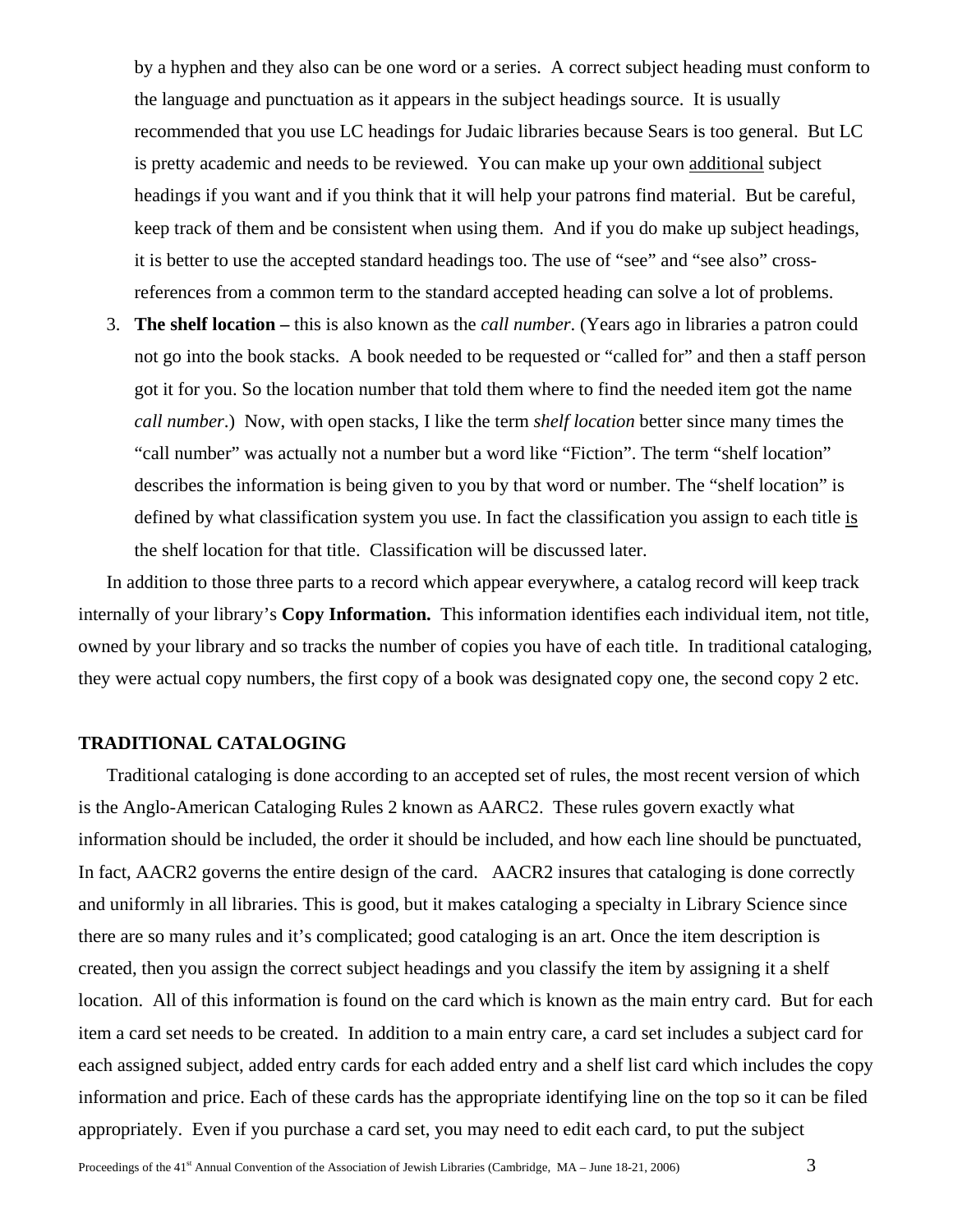headings on the top and the shelf location in the corner of each card. Cataloging is a special area of professional librarianship, needing serious training and expertise to do it right.

 But we are living in the digital age and practically everything you may purchase for your library has already been cataloged somewhere and you can find the correct descriptive and subject heading cataloging for it online at other libraries. These cataloging records that are available online can be electronically downloaded directly into an automated system. Library suppliers will provide the cataloging for you electronically too. The only thing you will definitely have to catalog from scratch is material that is produced in house such as videos of lectures, or programs. With an electronic catalog, you enter each piece of information once with an accompanying identification code, and then the machine manipulates the information allowing you to search by all the traditional methods, author, title and subject and also by a new search method called keyword searching which searches every word in the record including subtitles and contents notes. This lessens your dependence on knowing the absolutely correct subject heading in order to find material. The ability to find and acquire correct cataloging online leads to the next issue, leaving the card catalog behind and moving to an automated catalog.

## **STANDARDS FOR AUTOMATED CATALOGS**

So now let's talk about creating the electronic catalog of materials. As with anything else, there is a right and a wrong way to do it. The library community, along with the technology community, has set up standards and rules about how to do it. These standards are instituted by NISO, The National Information Standards Organization, which deals with all aspects of information technology and regulates, among other things, how electronic library catalogs should be created. Yes, you can create an electronic catalog using ordinary database software like Microsoft Access, but it is NOT recommended because the catalog you create does not conform to the cataloging standards which are used and accepted internationally. It will not integrate itself with other automated catalogs, provide keyword searching, or coordinate with a patron database to track circulation. It is a lot of work, and if you do it, someday when you want to participate in these other areas of library automation, you will have to start over. There are three important standards that relate to cataloging with an automated system.

## **MARC CATALOGING STANDARD**

The first one is MARC cataloging. MARC, M-A-R-C, is an acronym. It stands for **MA**chine **R**eadable **C**ataloging record. **"Machine-readable"** means that a machine in this case, a computer, can read and interpret the data in the catalog record. **"Cataloging record"** means a bibliographic record, or the information traditionally shown on a catalog card. Every automation system that is MARC compliant, that creates its catalog records using MARC, will be able to understand the records of any other MARC compliant system. If you are going to have an automated catalog you should create the catalog records using MARC.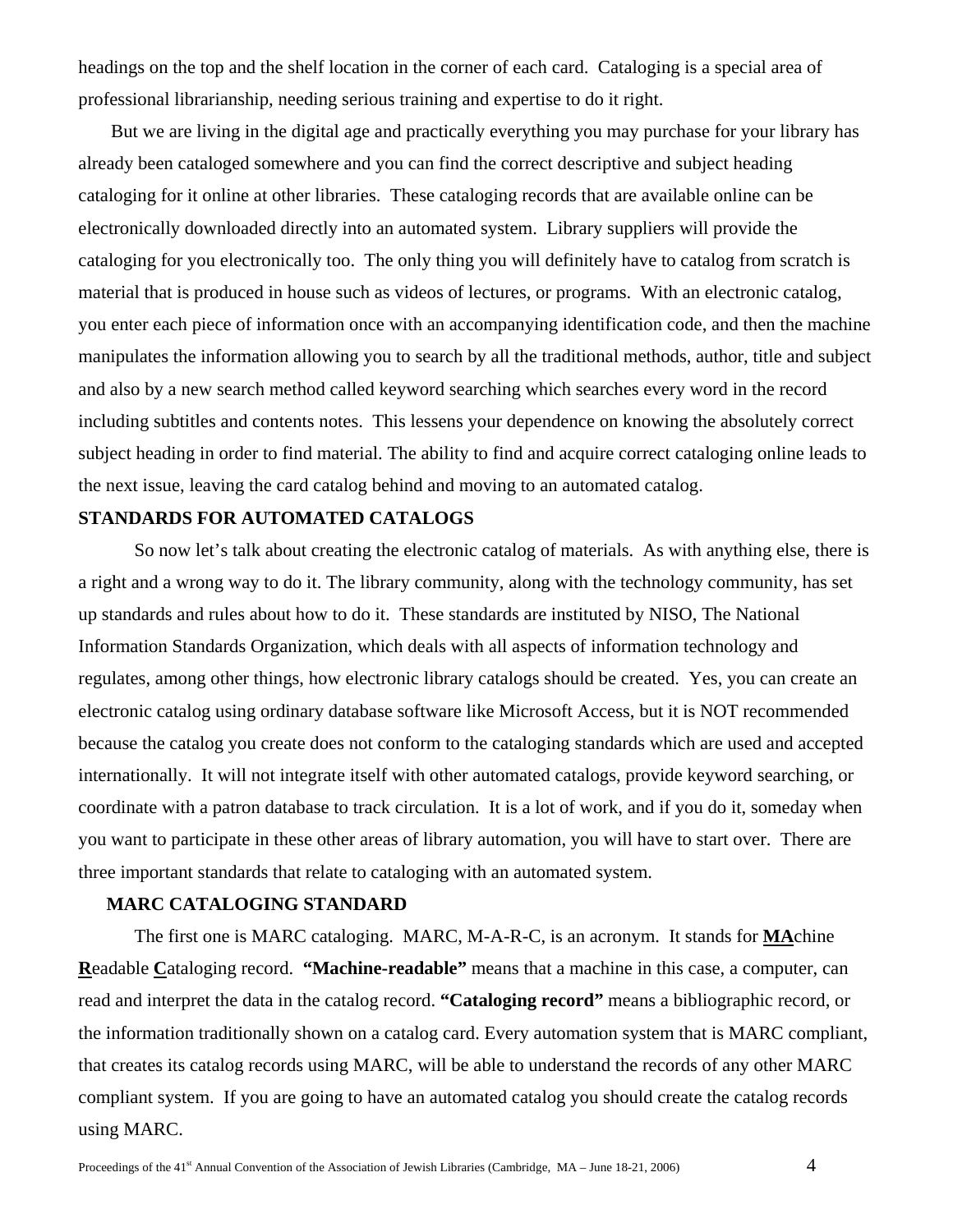#### **THE Z39.50 PROTOCOL**

And what does Z39.50 mean??? Z39.50 is a computer protocol that can be implemented on any operating system and that **defines a standard way for two computers to communicate for the purpose of information retrieval.** It allows two computers to talk to each other and exchange information even if they are running different systems.And what does that mean? Simply, it means that if your automation system and your electronic catalog meet the Z39.50 standards then the catalog can exchange data with any other electronic computer catalog that also meets the Z39.50 standards. This allows you go to other libraries' online catalogs and search them for MARC records and import information from them. That is how you are able to obtain MARC catalog records from them. It allow for full use of the Internet by your automation system. In order to import catalog records, you need to be Z39.50 compliant.

#### **UNICODE STANDARD**

 This is a new standard that is becoming more important to Jewish libraries because it governs the display of Hebrew.Officially called the Unicode Worldwide Character Standard, the Unicode system is the international standard for the representation, transmission, interchange, processing, storage, input and display of the written form of all the diverse languages of the world, including Cyrillic, Han Chinese, Japanese, Arabic, **Hebrew**, Korean, Bengali, and so on, as well as additional symbols. If you want to import cataloging records for Hebrew language materials you need to utilize Unicode.

Those are the three standards that are involved. Now let's look at the specifics and how it applies to you.

## **WHAT IS A MARC RECORD?**

 A MARC catalog is not just an ordinary database. A MARC record is more than the bibliographic information about the item. Imbedded inside the MARC record are codes that act as signposts to enable the computer to interpret the information correctly. The signposts are known as **MARC tags**. The different pieces of information that make up the catalog record are entered into fields and sub-fields that are each associated with a MARC Tag that defines what each piece of information is. Look at your MARC tag handout. It shows the tag numbers for basic MARC cataloging along with the most frequently used sub-divisions. Notice the dollar sign. In MARC cataloging, each tag and subdivision is preceded by a \$ which alerts the computer that a tag designation is following, then after the tag designation, the actual information is entered.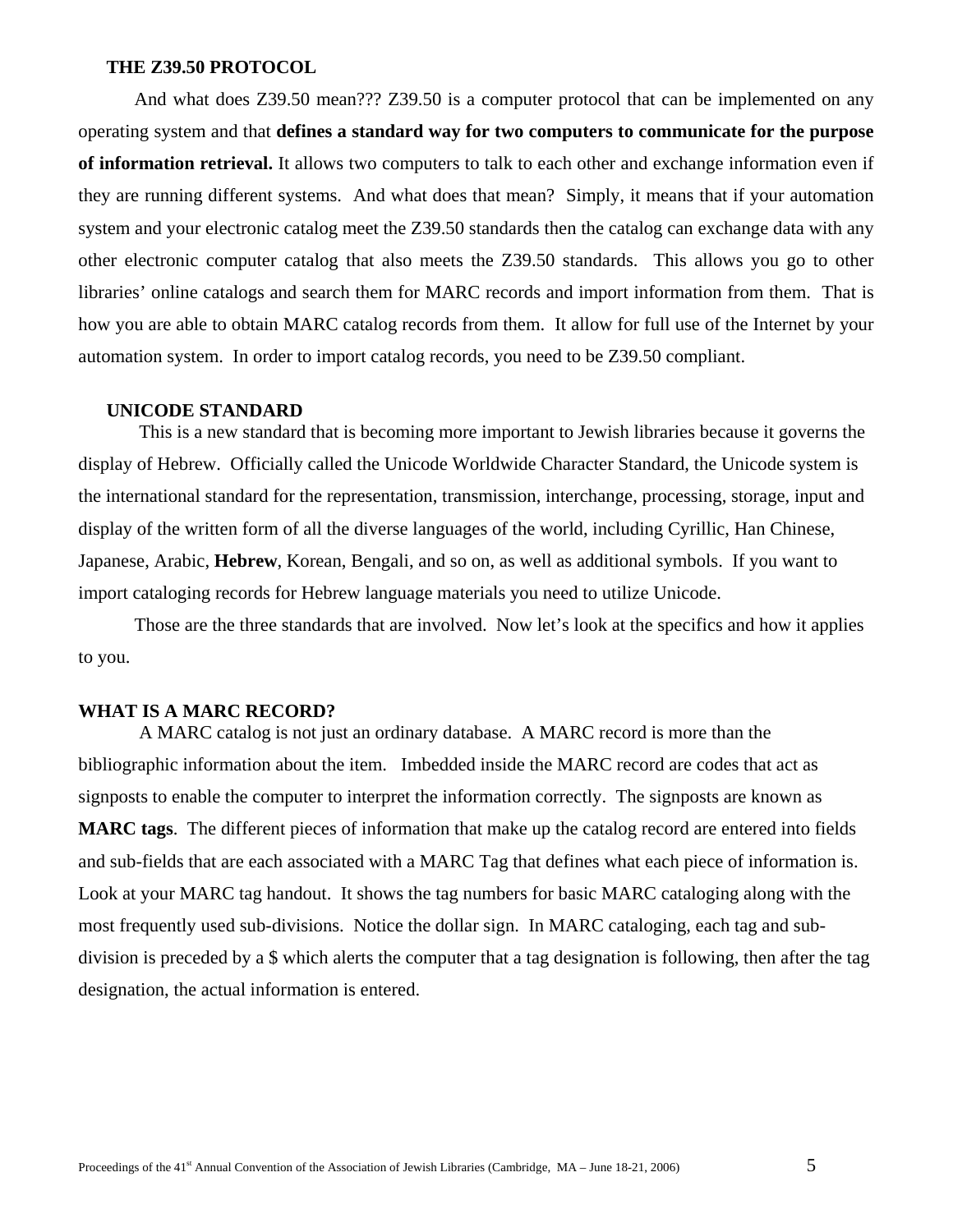## **Basic Divisions of the MARC 21 Bibliographic Record:**

- **0XX** Control information, numbers, codes
- **1XX** Main entry
- **2XX** Titles, edition, imprint (in general, the title, statement of responsibility, edition, and publication information)
- 
- **3XX** Physical description<br>**4XX** Series statements (as Series statements (as shown in the book)
- **5XX** Notes
- **6XX** Subject added entries
- **7XX** Added entries other than subject or series
- **8XX** Series added entries (other authoritative forms)

# **MOST FREQUENTLY USED MARC TAGS**

| <b>MARC TAG</b> | <b>DESCRIPTION</b>                                              |
|-----------------|-----------------------------------------------------------------|
| 010             | Library of Congress Control Number (LCCN)                       |
|                 | $a = LCCN$                                                      |
| 020             | <b>International Standard Book Number (ISBN)</b>                |
|                 | $a = ISBN$                                                      |
| 100             | Personal Name Main Entry (author)                               |
|                 | $1# =$ Surname (most common)                                    |
|                 | $a = Personal$ name                                             |
|                 | $$b = Numeration$                                               |
|                 | $c = Titles$ and other words associated with a name             |
|                 | $q =$ Fuller form of name                                       |
|                 | $d = Dates associated with a name (generally, year of birth)$   |
| 245             | <b>Title Information</b>                                        |
|                 | $a$ = The title proper                                          |
|                 | $$b = Subitite$                                                 |
|                 | \$c=Statement of responsibility                                 |
| 250             | Edition                                                         |
|                 | $a =$ Edition statement                                         |
| 260             | <b>Publication Information</b>                                  |
|                 | $a = Place of publication$                                      |
|                 | $$b = Name of publisher$                                        |
|                 | $c = Date of publication$                                       |
| 300             | Physical Description                                            |
|                 | $a =$ Number of pages                                           |
|                 | $$b = Other physical details (illustration information)$        |
|                 | $c =$ Dimensions (cm.)                                          |
|                 | \$e = Accompanying material (teacher's guide, manual, etc.)     |
| 440             | <b>Series Statement</b>                                         |
|                 | $a = Title$                                                     |
|                 | $y = Volume number$                                             |
| 500             | <b>General Note</b>                                             |
|                 | $a = General note$ (no specialized note field has been defined) |
| 504             | Bibliography, etc. note                                         |
|                 | $a = Bibliography, etc. note$                                   |
| 520             | Annotation or Summary Note                                      |
|                 | $a = Summary$ , abstract, or annotation                         |
|                 | $$b =$ Expansion of summary note                                |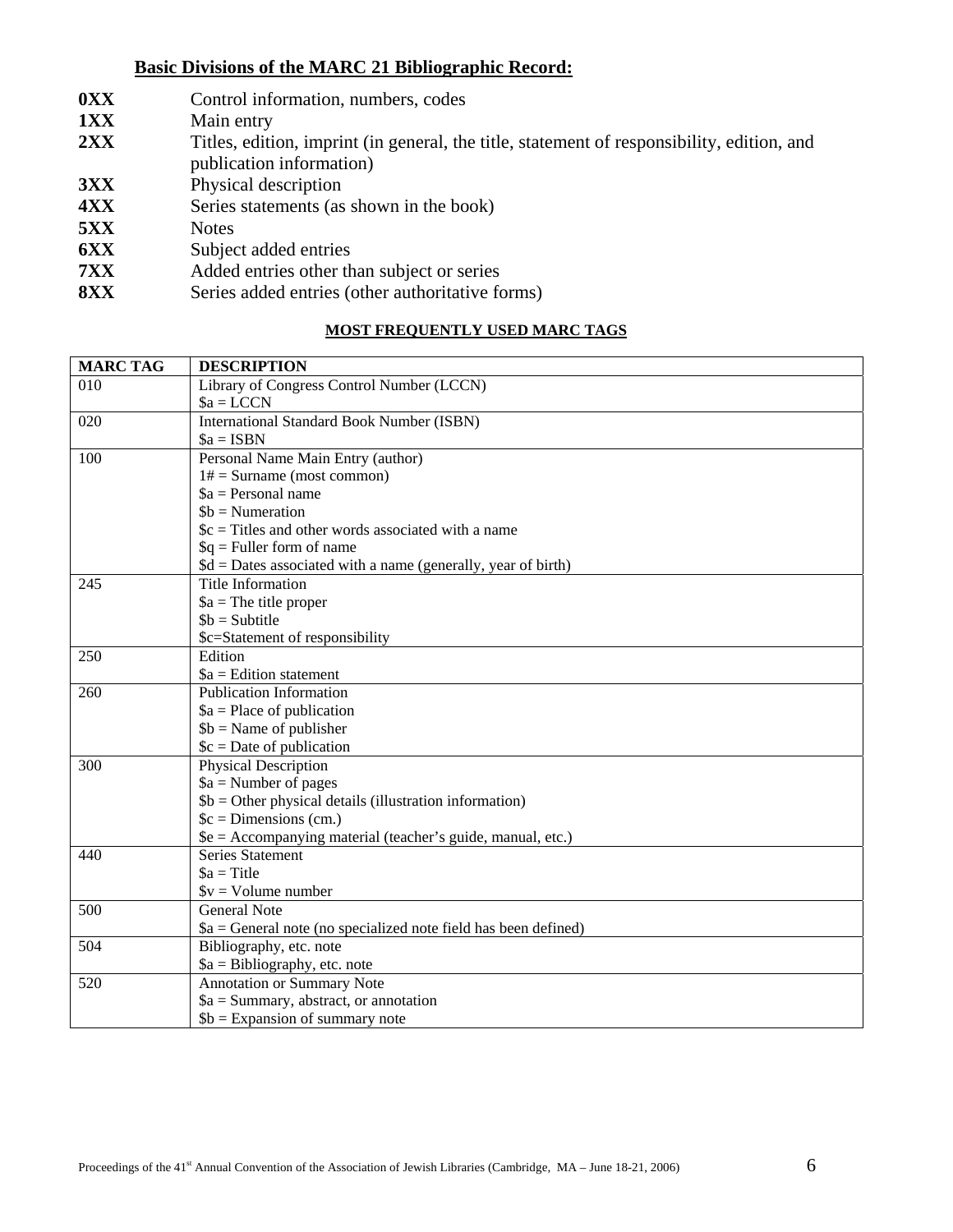| 600 | Subject Heading - Personal Name                                  |
|-----|------------------------------------------------------------------|
|     | $0#$ = Library of Congress Subject Heading                       |
|     | $1# = LC$ Subject Heading for Children's Literature              |
|     | $5# =$ Canadian Subject Heading                                  |
|     |                                                                  |
|     | $a =$ Personal name                                              |
|     | $$b = Numeration$                                                |
|     | $c = Titles$ and other words associated with a name $(R)$        |
|     | $q =$ Fuller form of name                                        |
|     | $d = Dates associated with a name (generally, year of birth)$    |
|     | $t =$ Title of a work                                            |
|     | $V = Form$ subdivision                                           |
|     | $x = General$ subdivision                                        |
|     | $\$y =$ Chronological subdivision                                |
|     | $$z = Geographic$ subdivision (R)                                |
| 650 | Subject Heading - Topical                                        |
|     | $a = \text{Topical term}$                                        |
|     | $V = Form$ subdivision                                           |
|     | $x = General$ subdivision                                        |
|     | $\$y =$ Chronological subdivision                                |
|     | $$z = Geographic$ subdivision                                    |
| 651 | Subject Heading - Geographic Name                                |
|     | $a = Geographic$ name                                            |
|     | $V = Form$ subdivision                                           |
|     | $x = General$ subdivision                                        |
|     | $\$y = Chromological subdivision$                                |
|     | $$z = Geographic$ subdivision                                    |
| 700 | Personal Name Added Entry (joint author, editor, or illustrator) |
|     | $1# =$ Surname                                                   |
|     |                                                                  |
|     | $a =$ Personal name                                              |
|     | $$b = Numeration$                                                |
|     | $c = Titles$ and other words associated with a name (R)          |
|     | $q =$ Fuller form of name                                        |
|     | $d = Dates associated with a name (generally, year of birth)$    |
|     | $\mathcal{S}$ e = Relator term (such as ill.)                    |

 How this works is highly technical and all information must be entered correctly in order for the catalog to show up right on the computer display. The computer is unforgiving, if the information is entered with the wrong tag, or without a designator it will display as a jumble. Remember the first rule of computers GIGO - garbage in, garbage out! There are a million rules to MARC cataloging, all designed to create an electronic catalog record that meets the criteria set up by AACR2 cataloging rules. It too requires specialized training. BUT an automation system that is designed to create MARC records will do all the tag assignments for you so all you have to do is enter the data into a MARC template. And for most items in your library the MARC cataloging is already done somewhere else and can be imported directly into your system. Both your library and the library you are importing from need to be MARC and Z39.50 compliant. Using MARC allows for sharing of resources, avoids duplication of effort, and provides for electronic acquisition of cataloging information that is reliable. We all don't have to reinvent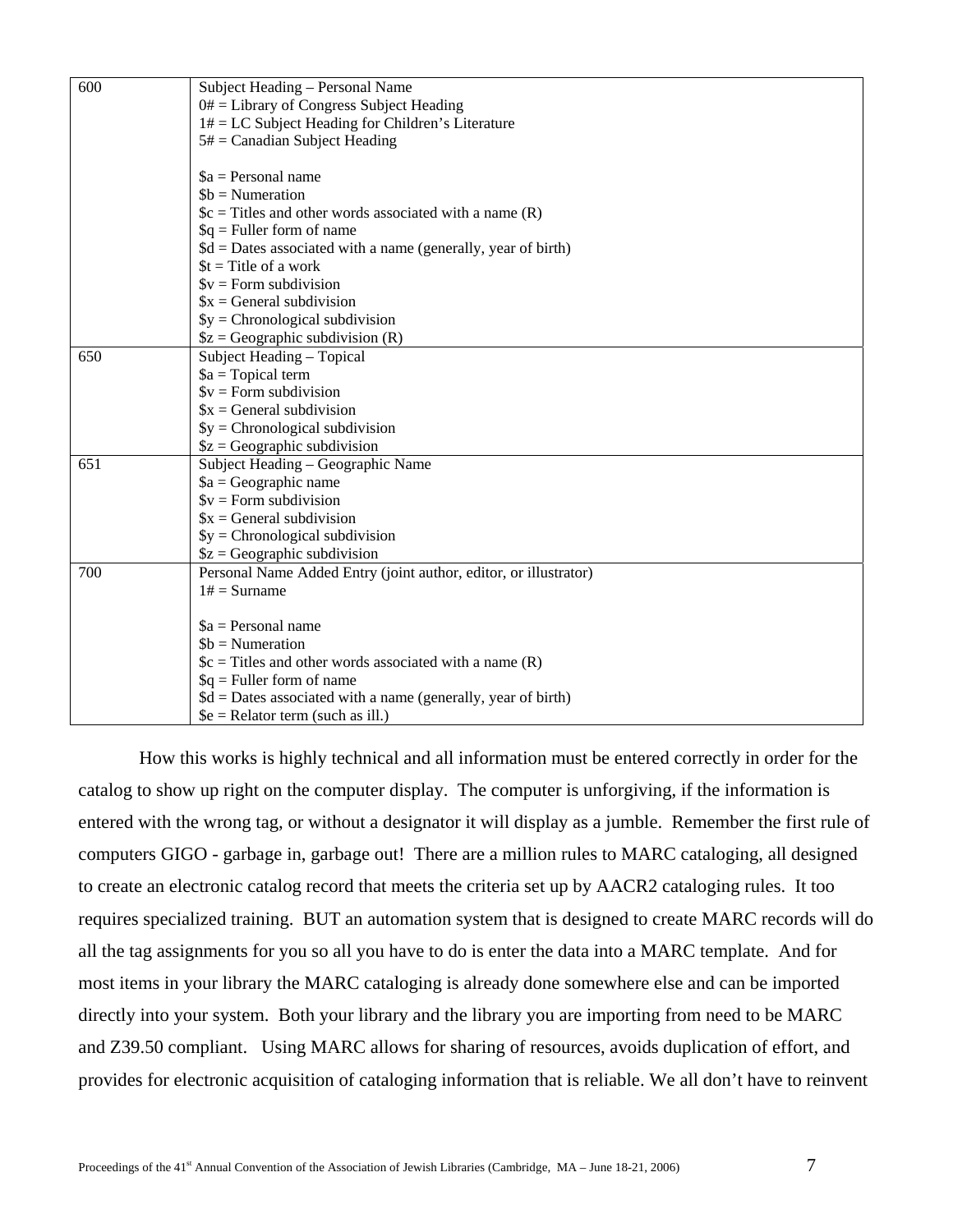the wheel. Of course, you do have to edit the record you import to reflect your shelf location. And the other thing you have to do is link your holdings.

# **WHAT IS LINKING?**

So far I have talked about the process for creating the catalog record. But once it is created or imported and in your electronic catalog, you still have nothing to tell you that you actually own one or more copies, or to identify them, or distinguish between them. Linking is when you inform the system that you actually own the title. This done using barcodes. Barcodes are machine-readable symbols of patterns of black and white stripes, those little zebra bars we see everywhere. Bits of information are encoded within the barcodes. The data is read by scanners and is often used with databases. In an electronic catalog, every item, every copy of a title in the library, has its own distinct, unique barcode. The information encoded on barcodes used by libraries is generally a numeric sequence. Public and academic libraries use 14 digit barcode called a codabar barcode. It is what you are probably used to seeing in library books. They can be purchased from barcode suppliers. But small libraries probably don't need to use them because they don't need all the information stored in them. Many of the library automation systems include a way to print your own barcodes that show only a sequential numbering that will be just 4, 5, or 6 digits long and just counts up. The barcode itself is placed on the item being linked, and then the barcode number is scanned into the record. Any number of copies can be linked to the record. Every copy must be linked individually. Barcodes take the place of copy numbers in an electronic catalog. Counting how many barcodes are linked to a title tells you have many copies you own. The barcode numbers attached to one record do not have to be sequential; they have no relation to each other. The computer knows that anytime it sees that particular number sequence it means that particular copy of that title. So, you have either created or imported a MARC record, you have linked the copy you owned to the record with a barcode. What you have not done yet is assign a classification to the record; it needs a shelf location to complete the cataloging. Assigning this shelf location is done during the linking process.

So let's turn to the subject of classification.

#### **BREAK**

## **WHAT IS CLASSIFICATION?**

According to Webster's the word "classify" means to arrange in classes or to assign to categories. Classification is the act or process of doing this arrangement; it is the systematic arrangement of groups or categories according to established criteria. In libraries of course this applies to how books and other materials the library owns are arranged in the building. In a broad way your library may arrange things by format, shelving all the books together, all the videos together, all the CD's together etc. But then, all of these formats are arranged by subject. Some libraries interfile the various formats in order to keep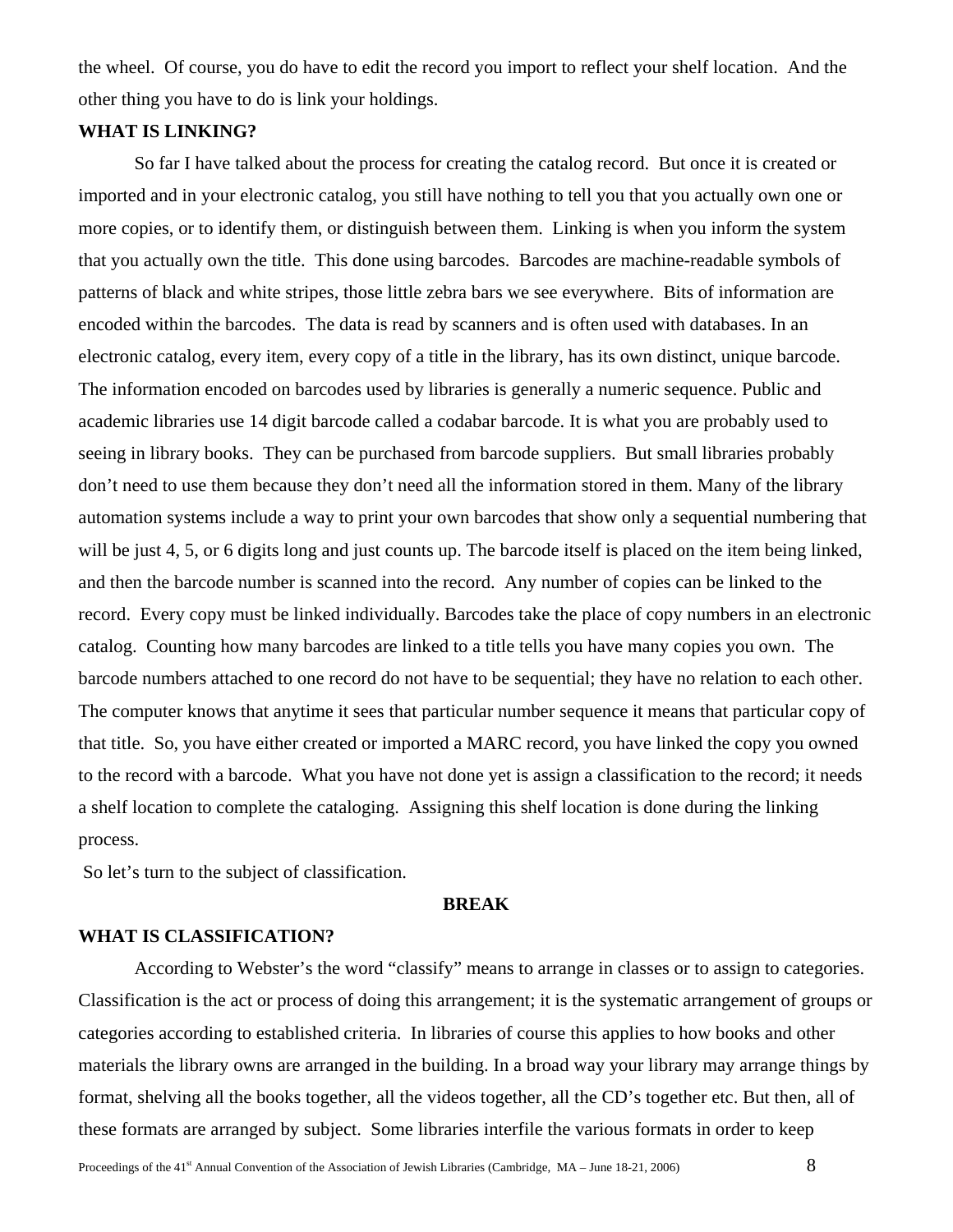everything on one subject together. But, however the format issue is resolved, all materials in libraries are ultimately arranged by subject. The idea is to place materials on the same subject together on the shelf, and have the classification act as an address so you can find it. Classification schemes are for the most part number systems, but they also include the use of words to designate types of materials which may be arranged without numbers, for example fiction is usually arranged alphabetically by the authors last name and biographies are frequently designated by a B or BIO followed by the name of the person they are about and arranged alphabetically by that name. A complete shelf location can have more than just a classification designation. It can include a prefix to designate a form of material. For example all children's materials may start with a prefix of J, all videos start with Video etc. They may also include a suffix that may show a volume or part number.

Also be aware, there is myth in libraries that every book in the library has its own unique shelf location, that they are never duplicated. It is a myth. The only number that is absolutely unique in a library is a barcode number. You may have many books about a single subject like anti-Semitism and they will all have the same basic number. Unless you want to have classification numbers that stretch far out and become very large, you will find that classification numbers repeat themselves. When you have more that one book with the same classification number they are organized and differentiated by the Cutter letters that follow the number. The Cutter letters are usually the first three letters of the author's last name if there is a main author or the first three letters of the title depending on how the item was cataloged. So don't expect to classify each item in your collection differently. None of us in school or synagogue libraries have such big collections that this is a hardship. But we want to focus on the main portion of the shelf location the classification designation itself.

There are many classification schemes available for libraries. The two most commonly used in the United States, that most of you have heard of, are the Dewey Decimal System of Classification, used in most public and school libraries, and the Library of Congress Classification System (LC), used in academic and other very large specialized systems. Dewey was invented by the American librarian Melvil Dewey, the father of Library Science, in 1876, as a system for small libraries. It has since been revised and updated many times. It has the advantage of a limited number of general categories and short callnumbers. The system is based on ten classes of subject (000-999), which are then further subdivided before and after the decimal point. The Dewey classes include

| $000$ 's = Generalities              | $500$ 's = Natural Science and Mathematics |
|--------------------------------------|--------------------------------------------|
| $100$ 's = Philosophy and Psychology | $600$ 's = Technology (Applied Sciences)   |
| $200$ 's = Religion                  | $700's = Arts$                             |
| $300$ 's = Social Science            | $800$ 's = Literature                      |
| $400$ 's = Language                  | $900$ 's = Geography and History           |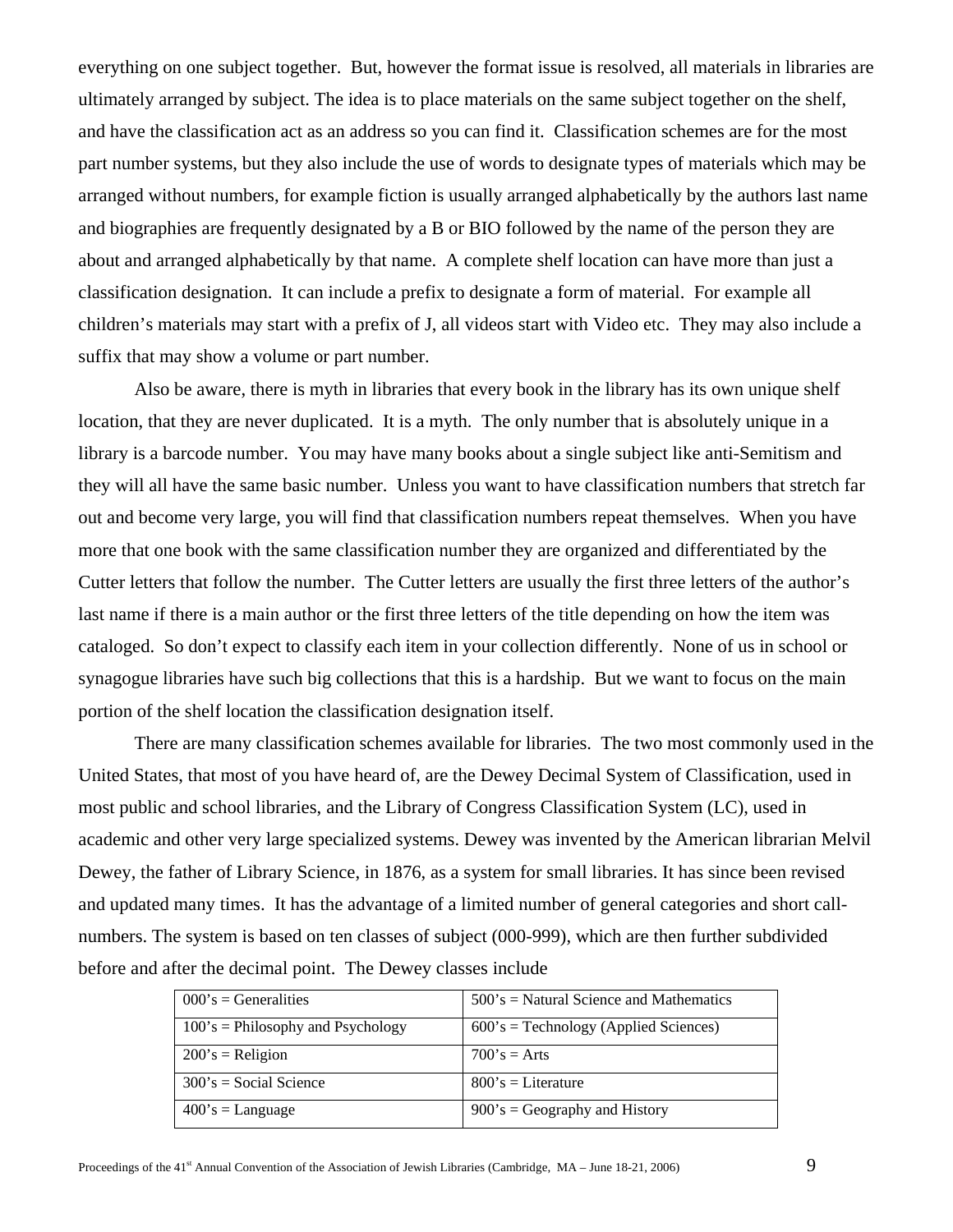Unfortunately, there is much evidence that Dewey was antisemetic. The religion section, reflects his bias towards Christianity by assigning almost all the 200's to that religion. Only the 290's are devoted to other religions and Judaism is assigned to one little subdivision, 296. This makes it inadequate for a Judaic library or any library with a strong Judaic section since all the books have a classification number that starts 296… All the actual classifying comes after the decimal point which results in very long numbers. But nevertheless, Dewey is appealing because it is familiar to most of the public.

On the other hand The Library of Congress Classification System (LC) organizes material in libraries according to twenty-one branches of knowledge. The 21 categories (labeled **A** to **Z**, but missing **I**, **O**, **W**, **X** and **Y**) are further divided by adding one or two additional letters and then a set of numbers. The first letter of an LC call number represents one of the 21 major categories of the LC System. The second letter represents a subdivision of main category. Judaism falls into the letter B for religion, with the added subdivision letter of M to designate the Jewish religion, BM = Judaism. Then, the added numbers classify Judaism itself. The system is very complete and gives plenty of room for detailed classification of Judaic material, but it is cumbersome and really designed for the academic world. For most of the small synagogue and school libraries out there, it is overkill!

| $A = General$ works                          | $M = Music$                                                              |
|----------------------------------------------|--------------------------------------------------------------------------|
| $B =$ Philosophy, Psychology, Religion       | $N =$ Fine arts                                                          |
| $C =$ Auxiliary Sciences of History          | $P = Language & Literature$                                              |
| $D = History, Countries not in Americas$     | $Q = Math$ , Science, Computer Science                                   |
| $E =$ America & United States                | $R =$ Medicine                                                           |
| $F = US Local$ , Other Countries in Americas | $S =$ Agriculture                                                        |
| $G = Geography$ , Anthropology, Recreation   | $T = Technology$ , Engineering                                           |
| $H = Social Sciences$ , Business             | $U =$ Military Science                                                   |
| $J =$ Political Science                      | $V =$ Naval Science                                                      |
| $K = Law$                                    | $Z =$ Bibliographies, Library Science, Information<br>Sciences (general) |
| $L =$ Education                              | <b>LC BRANCHES OF KNOWLEDGE</b>                                          |

## **JUDIACA CLASSIFICATION SYSTEMS**

 Because neither of these two systems met the needs of most of the Judaic libraries that existed outside of academia, which probably means most of the libraries you are working in, other Judaic systems were developed. The two Judaic classification systems which are used most often these days are the *Weine Classification Scheme for Judaica Libraries,* now in its 8th ed**.** and **Daniel Elazar's** *A*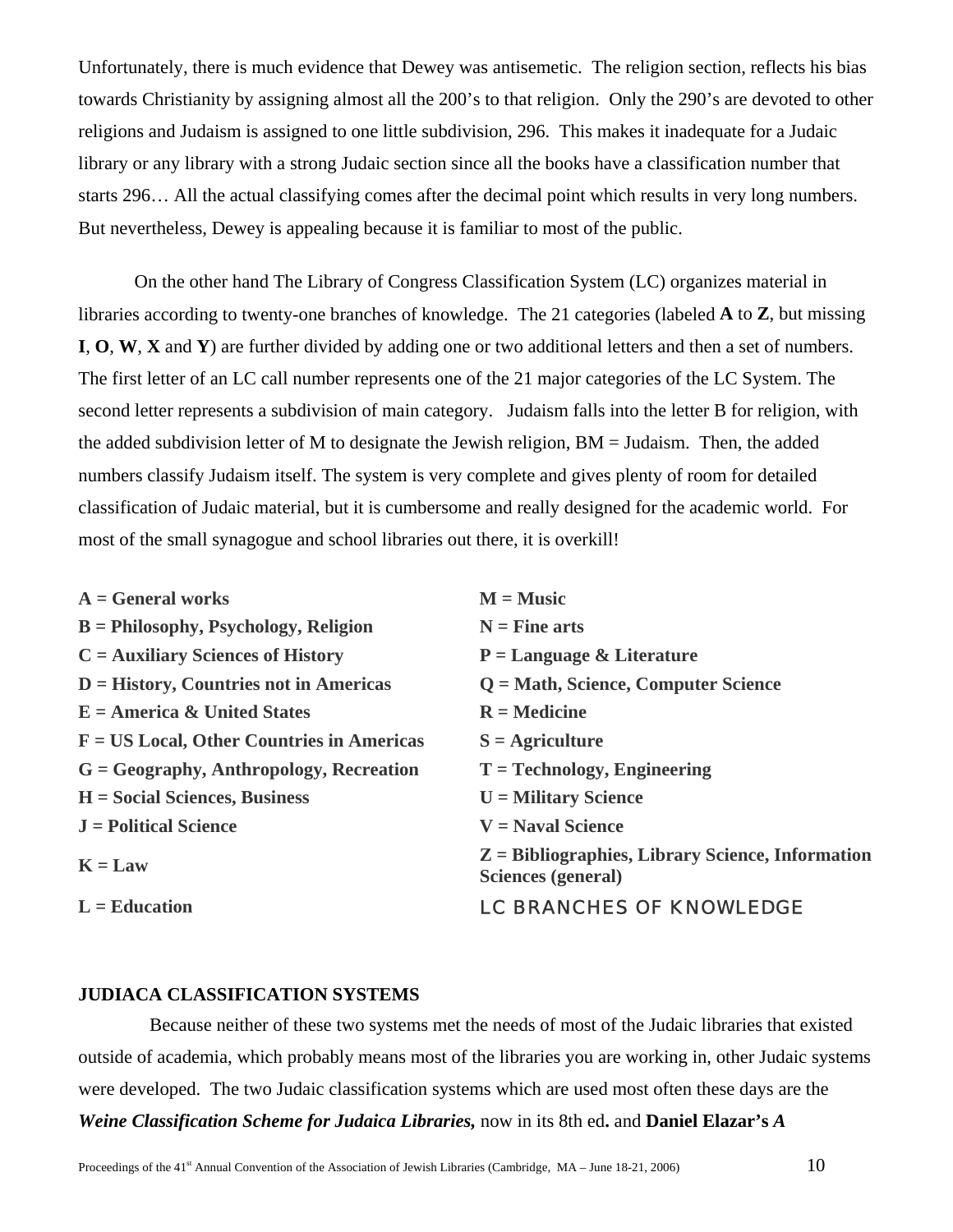*Classification System for Libraries of Judaica*, now in its 3rd ed. And there are other Judaic systems out there, Abraham Freidus' Classification Scheme for the Jewish Division of the New York Public Library, Gershom Scholem's Classification Scheme for JNUL (Jewish National & University Library) are among them. None of them are perfect; all of them have aspects that you will wish were different. With all of them you will need to be creative. Remember you are organizing and sorting your collection into defined subject areas, and these areas are then given class numbers which result in their having a precise address on your shelves. Always remember the goal is to get like items together on the shelf. Consistency within your own library is the most important thing. I want to focus on the two classification systems you are most likely to use, Weine and Elazar, and give you an overview of how they are structured and can be utilized. I will talk about the Weine system that I use and my colleague Eileen Polk will speak about Elazar which she uses in her library.

**The** *Weine* **system**, developed by Mae Weine in the 1940's or early 50's, can be purchased from the Association of Jewish Libraries or here at the convention. It is small and inexpensive consisting of two paper pamphlets, the Classification Scheme itself and the Relative Index. The Scheme itself is organized in class numerical order and the Relative index is an alphabetical subject index to lead you to the proper number in the scheme. Weine is based on Dewey. What she did was to accept Dewey's decimal structure and his ten classes, but changed how he subdivided the classes to fit the needs of a Judaic library. Thus in *Weine*, the 200's, Dewey's class for religion, is devoted to Judaism, not Christianity, which was switched to Judaism's old number 296. The entire span of numbers in the 200's area thus became available to classify Judaism. She did this for each area, redefining things in Jewish terms as needed. So the 900's, history, is totally revamped to accommodate Jewish history worldwide. It gives a great deal of space and attention to the Holocaust and to Israel. The Weine scheme itself rarely subdivides past the first number after the decimal point. That is left totally up to you. For example, as with Dewey, cookbooks are classified with the number 641.5. That is as far as the scheme classifies them. But if you want to sort your cookbooks on the shelf so that all the holiday cookbooks are together and the Passover cookbooks separated from general holiday cookbooks, and all the special diet cookbooks, or international cookbooks especially Israeli cookbooks are together, etc. Weine does not go that far into the classification mechanism to tell you. You can try and see what Dewey does to sort varieties of cookbooks if you happen to have a copy of Dewey, or you can subdivide 641.5 further yourself. This is what I did, in a very arbitrary way. But when you do this, you need to edit your copy of the Weine Scheme so that the next time you can be consistent when you catalog a cookbook. After a while you will find your copy full of these edits. The Weine Scheme does provide a systematic mechanism for subdividing by form which is found at the back. There are ten designated "forms" such as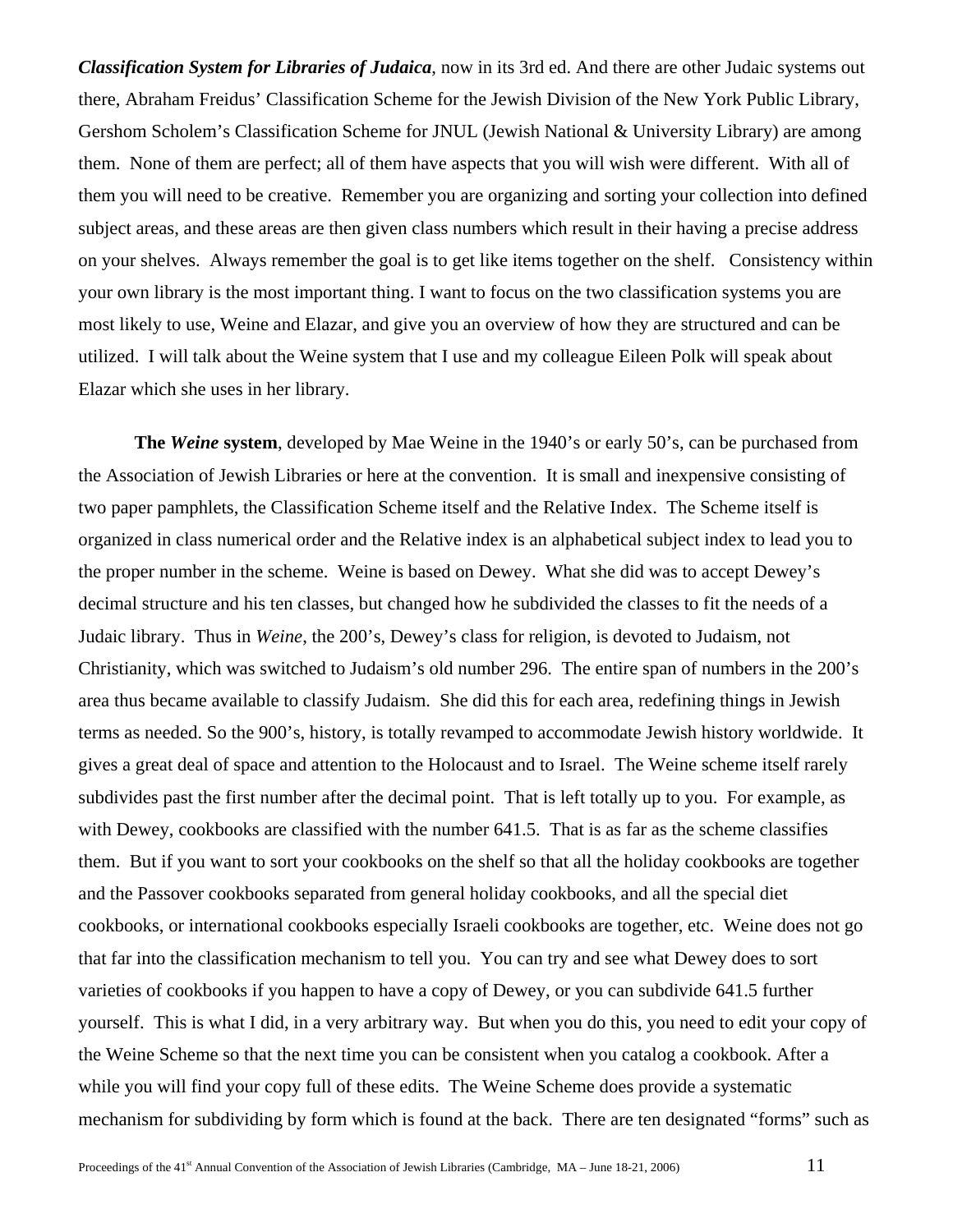*theory, philosophy of, history of, periodicals, collections, essays addresses lectures, study and teaching etc.* The Weine scheme can be used independently for a small library with nothing but Judaic materials, or in tandem with regular Dewey, designating the Judaic materials with a prefix of "z". This may help the school library that is providing secular materials for the whole curricula, not just Jewish materials. Because it keeps the original ten class designations, it makes it easy for users familiar with the organization of public libraries to use the Judaic library. For example, art in the public library is in the 700's, Judaic art in the Judaic library, classified by *Weine,* is also in the 700's.

**The** *Elazar* **system** was developed by Daniel Elazar and first published in 1962. This is a real library reference book now in its third edition, published by Jason Aronson and costs \$50.00. it is similar to Dewey only in that it uses the same decimal structure, but it does not use Dewey's class categories. *Elazar* takes the decimal structure and completely rebuilds it, assigning totally different class categories to each of the 10 number sets. *Elazar's* class categories have an increasing Jewish chronology, that is, it starts with the beginnings of Judaism and goes forward in time as the numbers get higher.

| 000's Bible and Biblical Studies            | 500's Jewish Literature                    |
|---------------------------------------------|--------------------------------------------|
| 100's Classical Judaica: Halakhah & Midrash | 600's Jewish Community: Society & the Arts |
| 200's Jewish Observance and Practice        | 700's Jewish History, Geography, Biography |
| <b>300's Jewish Education</b>               | 800's Israel and Zionism                   |
| 400's Hebrew, Jewish Languages and Sciences | 900's General Works                        |

Elazar is a more substantial volume and classifies into more detail than Weine. Let me turn this over to Eileen.

Both these Judaic systems have strengths and weaknesses. No one system is perfect for all needs. You have to see what fits your institution. What Judaic classification system you use is totally arbitrary. It is perfectly acceptable to make up your own, that is what Weine and Elazar and many others have done. If your library already has one it made up and everyone likes it, fine. The only recommendation I will strongly make, is that if you are not in a university library but are a relatively small school or synagogue library and you are just starting up, don't rely on Dewey or LC, you will be better off selecting a Judaic system. If you are automating an existing library, this is the time to review your collection, weed outdated materials and consider reclassifying with a Judaic system.

#### **PROBLEMS IN CLASSIFICATION**

Proceedings of the 41<sup>st</sup> Annual Convention of the Association of Jewish Libraries (Cambridge, MA – June 18-21, 2006) 12 Classification is sort of like working a jigsaw puzzle. You have to find a way to fit all the items into your library in an orderly fashion so the library functions as a coherent whole. There are certain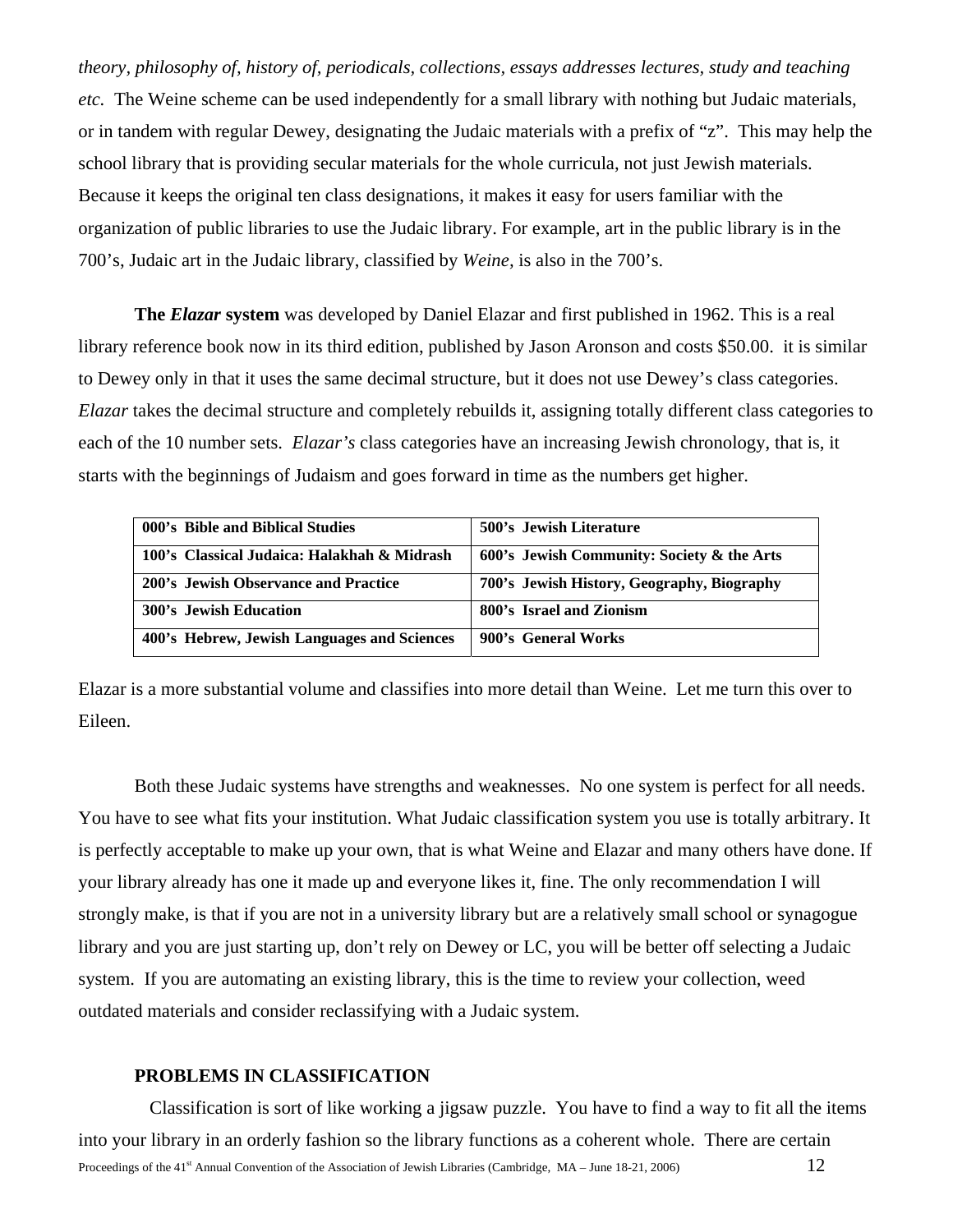problem issues that seem to come up all the time in libraries and in Jewish libraries in particular. Biographies are a tricky area. What do you do with biographical fiction like the recent award winning children's book *The Travels of Benjamin of Tudela: through three continents in the twelfth century by [Uri](http://www.amazon.com/exec/obidos/search-handle-url/index=books&field-author-exact=Uri Shulevitz&rank=-relevance%2C%2Bavailability%2C-daterank/104-2652911-0283161)  [Shulevitz?](http://www.amazon.com/exec/obidos/search-handle-url/index=books&field-author-exact=Uri Shulevitz&rank=-relevance%2C%2Bavailability%2C-daterank/104-2652911-0283161)* LC catalogs it as fiction with a fiction designation in its subject headings. It is not a straightforward biography, having dialog that is certainly not true. It is certainly fictionalized, but is it fiction? It tell the story of a person who really lived and traveled and is based on his actual diaries. Where does it belong? Where will it get the most use? And consider its format. It is exquisitely illustrated like a picture book, but its content is clearly not for the preschool set. It is oversized like a picture book too; it does not look like other books of youth fiction. Will older children ignore it thinking it is a baby book? Another issue to consider with biographies is what to do with collective biographies. In Dewey and therefore in Weine also, collective biographies are classified in the 920's, but if you do this, where do you shelve them? Do you put them with the rest of the 900's, a history classification far removed from other biographies? Many libraries choose to shelve the 920's after the regular biographies which are classified by the name of the person they are about and then arranged alphabetically. Other libraries choose to classify collective biographies with the subject area that is represented. There are no right and wrongs, just what works for your library.

Another area that is of growing concern is the issue of graphic books for adults. Should graphic books have a section all to themselves? Should they be classed as fiction? Or should they be classed as art books? And for children there is the growth of publication of heavily illustrated books for older children that look like picture books. The *Tudela* book illustrates this issue too. But it is most evident in the area of the Holocaust. These books look like picture books but the subject matter is clearly not for young children. They need to be introduced to children with context provided by an adult so they cannot be classed in a browsing collection with the picture books. But should you class them as fiction? Or do they belong with the holocaust non-fiction collection? Should they be classed as a group in a separate area? These issues are being debated right now as more and more of these books are being published.

And finally, there is the issue of format and what is the best way to handle the numerous types of materials our libraries now collect. Should all the videos, DVDs, CDs, software, media kits, etc. be classified by type before the subject number or should they be interfiled all together by subject? Again, these are issues in classification and organization of your library that need to be decided as you begin the process of cataloging and classification.

#### **CONCLUSION**

Let me close this way. Cataloging and classifying a Judaic library is the same as cataloging and classifying any other library but has an additional element, you must accommodate special Jewish needs.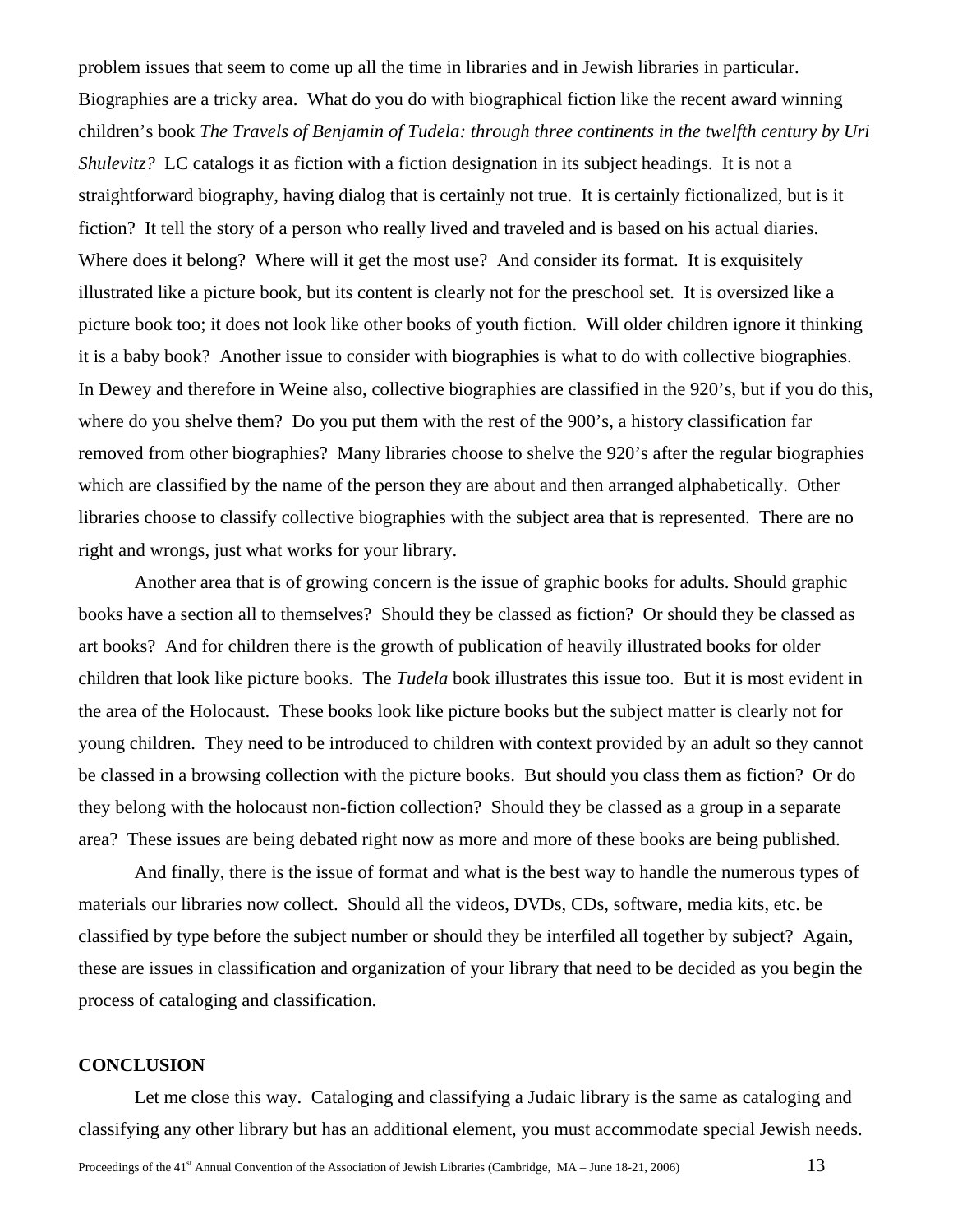The materials your library owns need to be sorted by subject to facilitate easy browsing and they need to be indexed so you can always find a specific item or subject area. That is the task of cataloging and classifying. Special Judaic issues and needs are met by the classification system you use. That is why I recommend selecting a Judaic classification system. And to keep pace with the modern technological world, the library needs to automate the catalog. But as you automate the catalog, always remember that **classifying and cataloging are two separate activities**. Let me repeat it and bold it because it is very important, **classifying and cataloging are two separate activities**. **You can use any classification system, Judaic or not, with any automation system you select to create your catalog.** You need the classification to complete the cataloging, but how you decide what the actual classification will be, is independent of the cataloging process. This question comes across the listserv all the time, "can I use classification system "x" with automation system "y"? The answer is always yes. The automation system you select has nothing to do with the classification system you use and vice versa. Make your decisions independently about which classification system to use and which automation system to select. Make these decisions based on the needs of your institution.

I hope you now have a better understanding of the process of cataloging and classification for both a non-automated and an automated library. I will be happy to answer questions.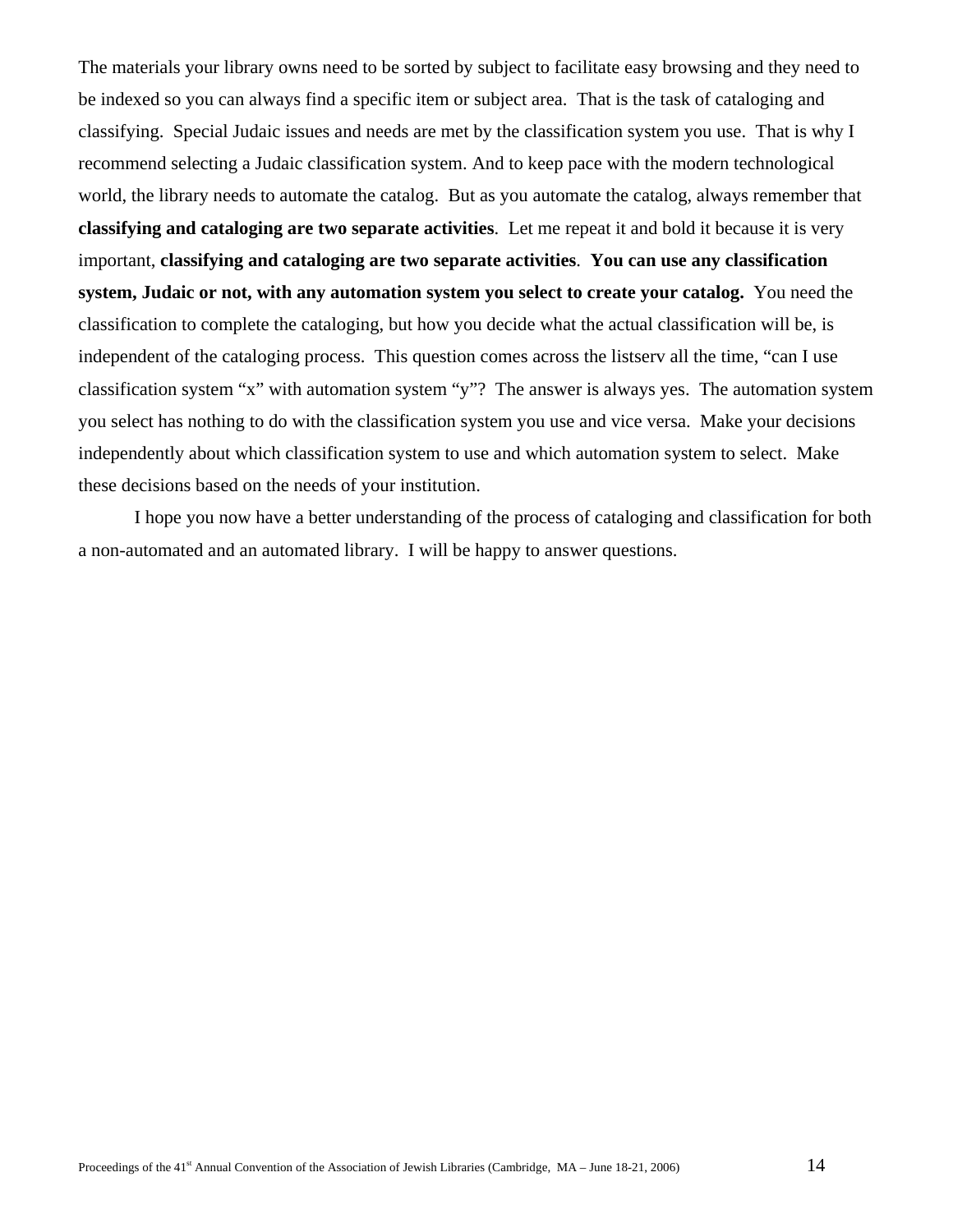# **GLOSSARY**

# **1. Barcodes**

Machine-readable symbols of patterns of black and white stripes that encode sequential numbers used to identify and differentiate every individual item in library.

# **2. Cataloging**

The process used to index a library's material holdings. It includes a bibliographic description of the titles, content subject headings, classification shelf location and holdings information.

# **3. Classification**

Subject arrangement of materials on the shelf. Classification by subjects allows browsing by subjects since like subjects are kept together. The classification number or word is placed on the book and the corresponding cataloging record to act as an address for patrons to use to find the material.

# **4. MARC Record:** MAchine-Readable Cataloging record

**Machine-readable:** "Machine-readable" means that one particular type of machine, a computer, can read and interpret the data in the cataloging record.

**Cataloging record:** "Cataloging record" means a bibliographic record, or the information traditionally shown on a catalog card.

# **5**. **Linking**

The process by which you tell an electronic catalog that you own a copy of a particular title.

# **6**. **National Information Standards Organization**

NISO, the National Information Standards Organization, a non-profit association accredited by the American National Standards Institute, identifies, develops, maintains, and publishes technical standards to manage information in our changing and ever-more digital environment, including library cataloging and information retrieval.

## **7. Shelf Location**

A word or number that designates the classification of the title and therefore its location on the library shelf.

# **8. UNICODE Worldwide Character Standard**

 Unicode is an entirely new idea in setting up binary codes for text or script characters. The Unicode system is the International standard for the representation, transmission, interchange, processing, storage, input and display of the written form of all the diverse languages of the world, including Cyrillic, Han Chinese, Japanese, Arabic, Hebrew, Korean, Bengali, and so on, as well as additional symbols.

## **9. Z39.50 Information Retrieval Protocol** (Z39.50/ISO 23950)

A computer protocol that can be implemented on any operating system and that defines a standard way for two computers to communicate for the purpose of information retrieval. A Z39.50 implementation enables one interface to access multiple systems providing the end-user with nearly transparent access to other systems.